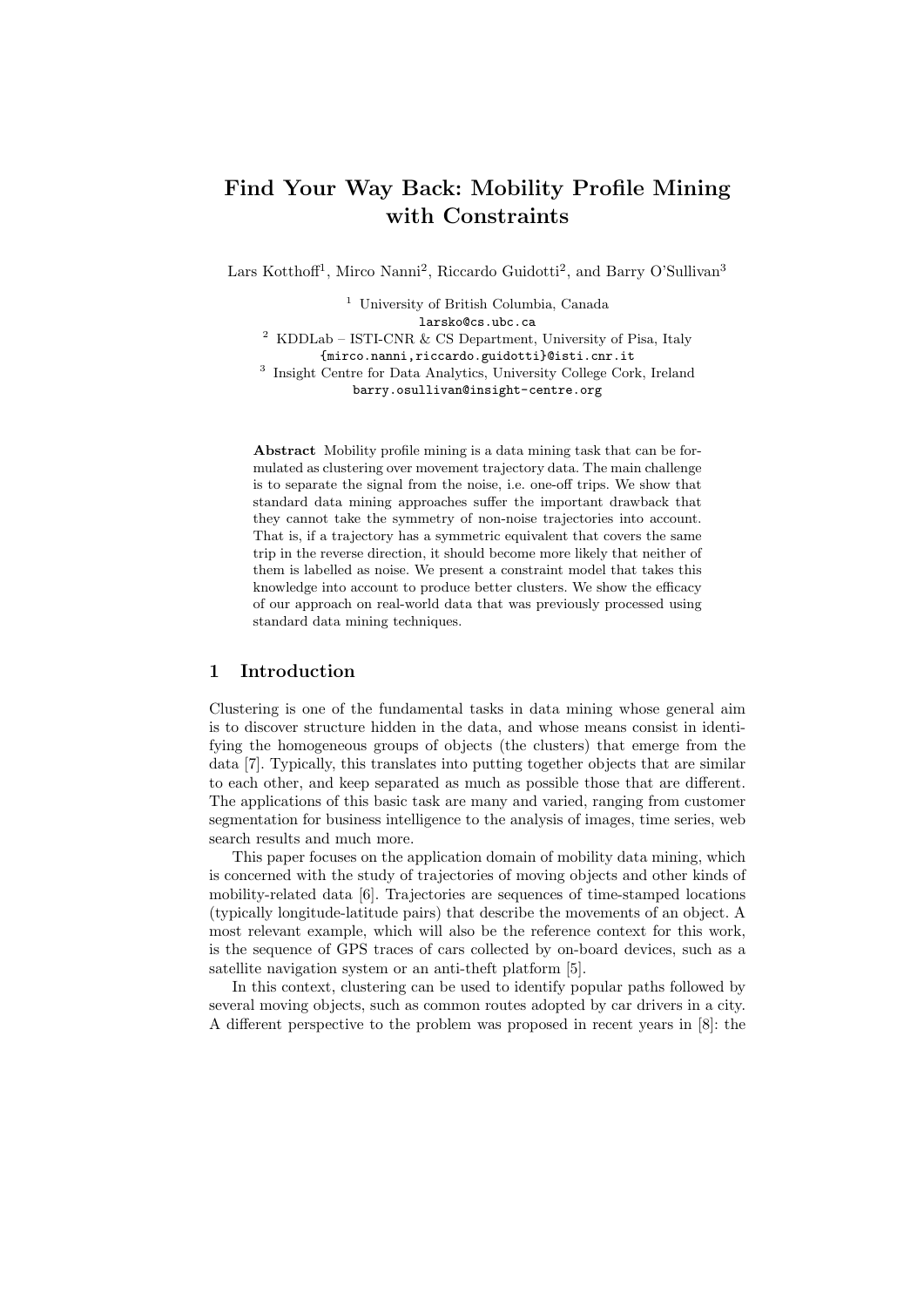objective of the analysis is not directly the collective mobility of a population, but instead passes through an intermediate phase where the mobility of the single individual is studied first. Clustering the trajectories of an individual has the main purpose of highlighting which movements repeat consistently in his/her life, and therefore can be considered an important and representative part of the user's mobility. In the realm of urban traffic and transportation engineering such movements constitute the *systematic* component of the mobility of a person – and then of a city, as a consequence.

Identifying such *mobility profiles* is an important current research direction that has many applications, for example in urban planning [4]. If trips that individuals make frequently in their cars can be identified, the schedule and routes of the public transport system could be adjusted to provide people with an incentive to leave the car at home and do something for the environment.

In this paper, we study the problem from a constraint programming point of view. The trajectories that form part of mobility profiles have to conform to certain restrictions that are hard to incorporate in traditional data mining algorithms, but easy to express as constraints. We present a constraint programming model and demonstrate its benefits over previous approaches.

There are a number of approaches that model data mining problems with constraints (e.g.  $[1, 2, 9]$ ), but to the best of our knowledge, this is the first time that this particular problem is studied in this context.

### **2 Drawbacks of the Pure Data Mining Approach**

Existing data mining approaches to extract mobility profiles are usually customised algorithms that have been developed specifically for this purpose. The approach proposed in [8] (schematically depicted in Figure 1) consists of two ingredients: a trajectory distance function that encapsulates the context-specific notion of *similar trajectories* and a clustering schema that takes care of grouping similar trajectories together (center of Figure 1). It also ensures that the resulting groups have a certain minimum size, e.g. the cluster composed of the single dashed trajectory is removed (center of Figure 1). Once clusters have been formed, a representative trajectory for each of them is simply extracted by selecting the most central element of the cluster, i.e. the one that minimizes the sum of distances from the others (see the selected trajectories on the right of Figure 1).

We impose the minimum size constraint because we aim to identify the trips that are made regularly and are not interested in trips that occur regularly, but infrequently (such as a trip to a holiday home). The clustering procedure yields a list of trip groups, each of them essentially representing a mobility routine followed by the user. The set of routines of a user form the mobility profile of that user.

A very typical (and expected) result is that an individual's mobility contains at least two routines, one for the home-to-work systematic trips and one for the symmetric work-to-home return journey. Indeed, symmetric routines (the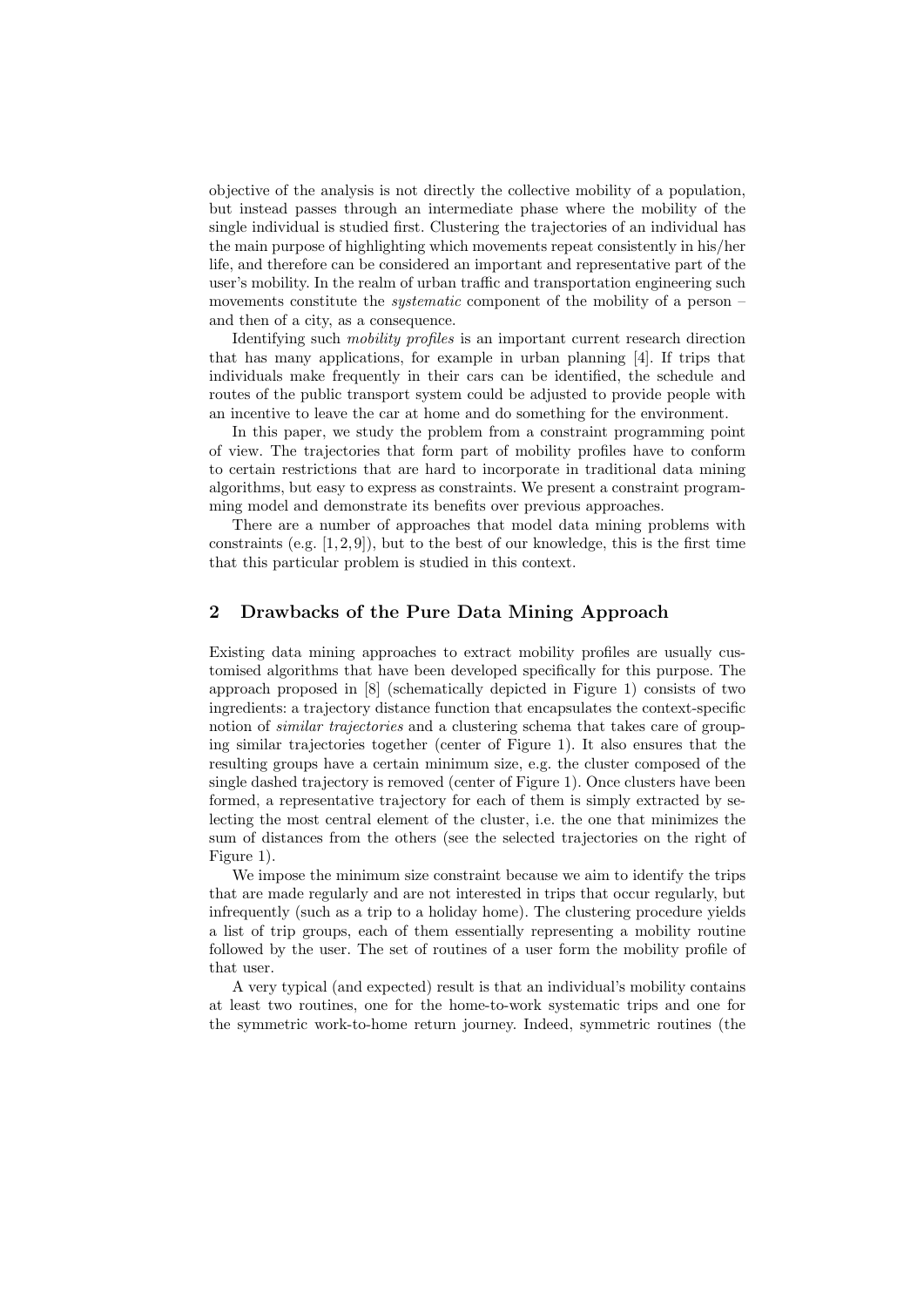**Figure 1.** The three steps of profile extraction: identify the trajectories (single trips) from the GPS data, discover clusters by grouping trajectories that are close, refine the clusters to remove the noise and extract representative routines.

home-work-home cycle being the most typical example) appear very naturally in real life, and they are a very important component of an individual's mobility. Therefore, while it is simply *important* to discover all the routines hidden in an individual's mobility data, it is *crucial* to discover symmetric routines if they exist.

From the viewpoint of a traffic management application for example, symmetric routines represent simple and regular mobility cycles that might neatly fit a public transportation offer. Asymmetric routines on the other hand are generally a symptom of a more complex daily mobility, for instance involving bring-and-get activities interleaved within a home-work-home cycle, which are much more difficult to serve by a public transportation service.

These observations lead to conclude that it would be advisable to equip the routine extraction procedure with mechanisms that boost the discovery of symmetric routines. Unfortunately, the plain clustering-based approach provided so far in [8] follows a local perspective, focused on guaranteeing properties of each single cluster – namely, mutual similarities of its members and a certain minimum size of the cluster – without considering the relation between different clusters or trajectories in different clusters.

Therefore, symmetric routines, which correspond to separate clusters even though they are connected by this particular property, are treated in isolation. What we would need to stimulate the discovery of symmetric routines, is a way to link such separate clusters, and change the cluster construction criteria accordingly. The purpose of this paper is to explore this way by exploiting a constraint formulation of the clustering problem, which can then be easily enriched and customized to include the application-specific requirements we mentioned above.

#### **Setting the Minimum Cluster Size**

Being able to take the symmetry of trajectories into account provides an additional benefit when clustering. The minimum size of a cluster is currently enforced by providing a static value to the algorithm that applies to all clusters. This value needs to be chosen carefully – if it is too high, no clusters at all may be identified and if it is too low, too many clusters will be identified. In particular, the value should be set such that trajectories that are noise as far as a mobility profile is concerned are not identified as clusters.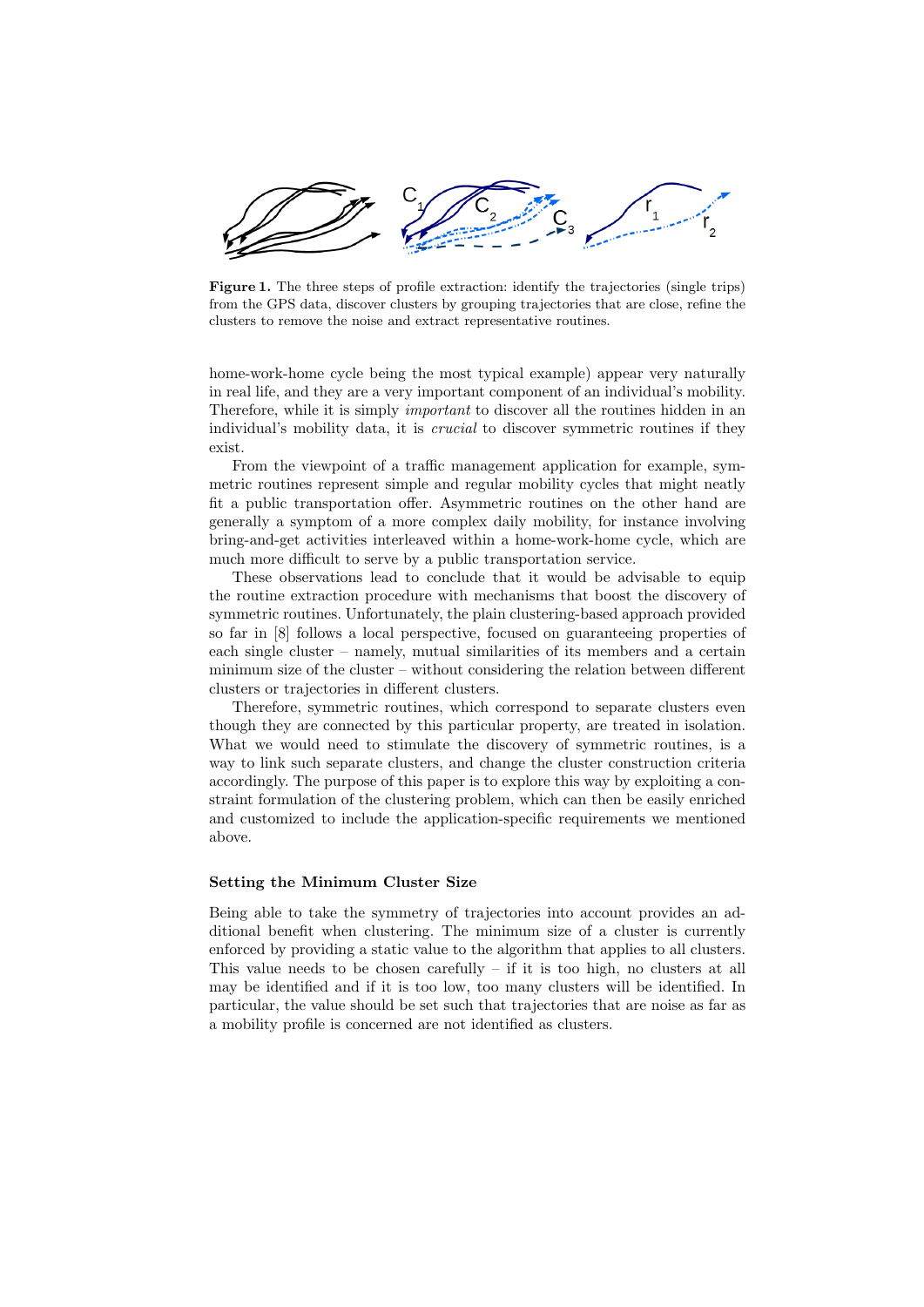In practice, symmetric trajectories are often part of clusters of different sizes. There are many reasons for this. Consider for example the home-to-work routine, where an individual drives straight from home to work every day, but on the way back goes to the gym on certain days and shopping on others. Therefore, the size of the home-to-work cluster will be larger than that of the symmetric workto-home cluster.

If the threshold for the minimum size of a cluster is set higher than the size of the work-to-home cluster, it will be categorized as noise even though there is a symmetric equivalent that supports it. Indeed, there could be cases like this with symmetric clusters of different sizes where no fixed value for the minimum size threshold will ensure that all symmetric clusters are identified while the noise trajectories are not.

In a constraint model, this can be taken into account easily. Instead of considering only the size of a cluster to justify its existence, we can explicitly model symmetric clusters as supports as well.

# **3 Constraint Model**

We present the constraint model that takes all the considerations mentioned above into account. The constraints encode when two trajectories should be in the same cluster, when they should be in different clusters, when they are noise and the conditions that apply when there are symmetric trajectories.

For the sake of simplicity, trajectories are represented by a start and an end point. For our purposes, the route taken to get from the start to the end point is secondary, as we are interested in the extraction of mobility profiles that do not contain this information. For example, the way from home to work could be different from the way from work to home because of traffic conditions, one-way streets, or similar, but both are still part of the same routine. If the user stops, e.g. to do some shopping, the trajectory is split into two parts with two separate start and end points.

The model itself is general enough to accommodate routes represented by more than two points as well, but would likely reduce the number of symmetric trajectories as pairs would look less similar because of additional (irrelevant) information. Overall, the model would become larger and more complex.

Individual trajectories  $x \in X$  are modelled as variables whose domains consist of the clusters they can be assigned to. That is, each trajectory can be assigned a cluster ID, including a special value which denotes that the trajectory is noise. We use  $dist(x, y)$  to denote the distance (both spatial and temporal) between two trajectories *x* and *y*. Note that for the temporal distance, only the time of day is relevant, not the date. The reason for this is that we want to cluster trips that occur regularly, e.g. the daily commute to work. The distance of two trajectories is defined as the spatial and temporal distance between their start points and their end points, so  $dist(x, y) < A$  is short hand for  $dist(x_{start}, y_{start})$  < A  $\land$   $dist(x_{end}, y_{end})$  < A. *T* denotes the distance above which two trajectories are considered to be not *close* and *R* the distance above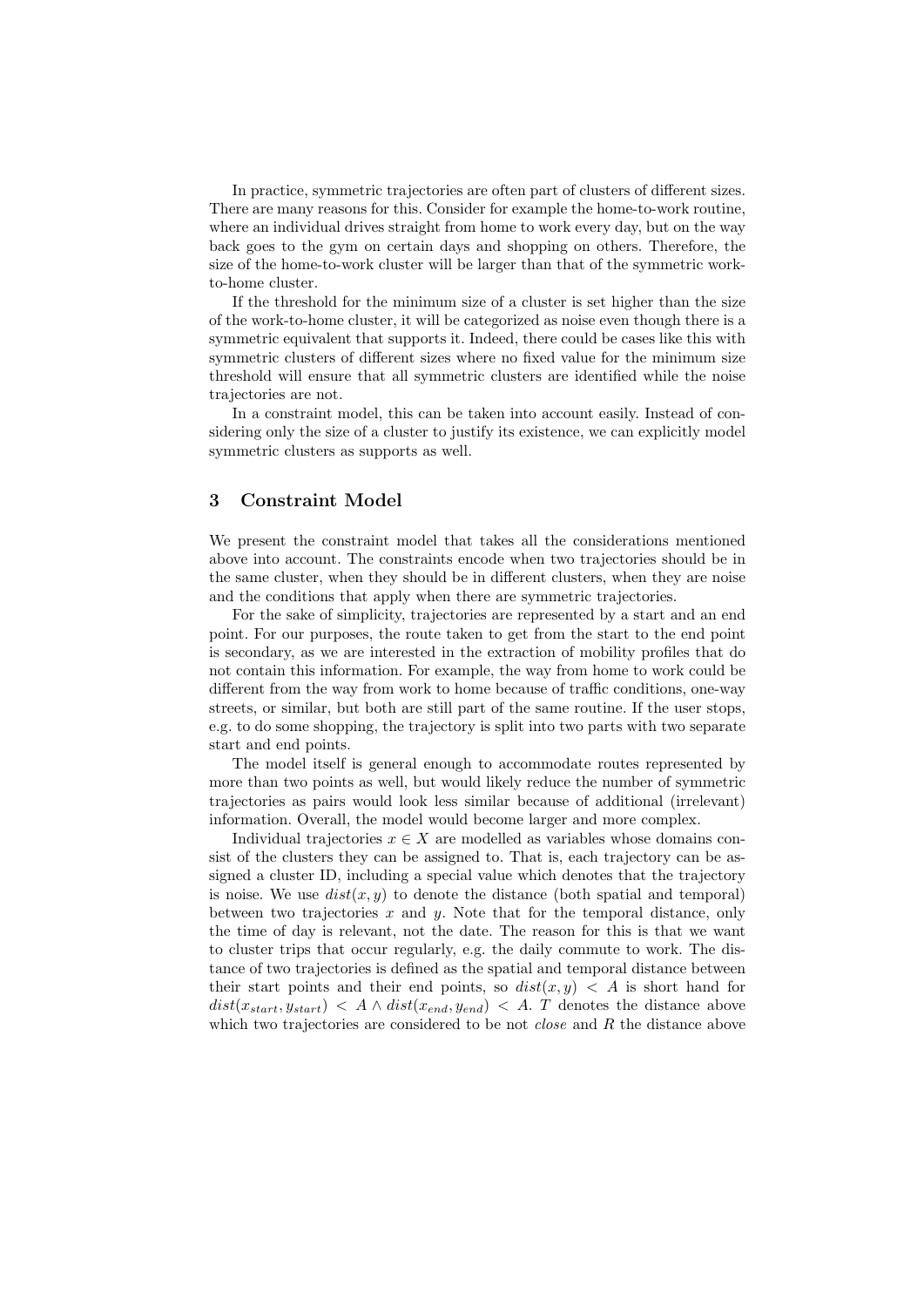which they are considered  $\varphi$ ,  $T < R$ . If a trajectory is noise and should not be part of any cluster, it is denoted  $x = noise$ .

Our formulation consists of two complementary parts. The first part is a set of constraints that specify under which conditions two trajectories should belong to different clusters or be labelled as noise. The second one is a multi-objective optimization function that requires to cluster as many trajectories as possible and to fit them into as few clusters as possible. This requires the identified clusters to be as large as possible.

Our optimization function can be formulated as follows, where we use *∥X∥* to denote the cardinality of the set *X*:

minimize 
$$
||unique({x \mid x \in X})||
$$
 (no. distinct clusters)  
minimize  $||{x \mid x \in X, x = noise}||$  (no. noise trajectories) (1)

Our constraint model includes three kinds of constraints. First we specify when two trajectories should *not* be in the same cluster:

$$
\forall x, y \in X : dist(x, y) > R \to x \neq y \lor x = noise \lor y = noise
$$
 (2)

If two trajectories are far apart, they should be in different clusters or at least one of them should be noise. In our application, we are trying to identify mobility patterns which are defined by clusters of trajectories that are all close together. We therefore want to avoid clustering trajectories that are close to a set of intermediate trajectories, but far apart themselves.

Symmetric trajectories *x* and *y* are denoted as  $symm(x, y)$  and defined as follows:

$$
\forall x, y \in X : symm(x, y) \equiv dist(x_{start}, y_{end}) \leq T \land
$$
  

$$
dist(x_{end}, y_{start}) \leq T
$$
 (3)

We now introduce the symmetry constraints that represent the main advantage of the constraint model over existing data mining algorithms. We denote the threshold for the minimum number of trajectories in a cluster *S*. This is a fixed value specified by the user and potentially prevents identifying clusters that are small, but supported by a symmetric cluster. We therefore introduce the threshold size for a pair of symmetric clusters  $S'$ , where  $S' > S$ . If a trajectory  $x$  is symmetric to another trajectory  $y$ , they should belong to different clusters if they are not noise and the sum of the sizes of the clusters they belong to must be greater than *S ′* .

$$
\forall x, y \in X : symm(x, y) \land x \neq noise \land y \neq noise
$$
  
 
$$
\land (\|\{z \mid z \in X, z = x\}\| + \|\{z \mid z \in X, z = y\}\| > S') \rightarrow x \neq y
$$
 (4)

This set of constraints encodes most of the background knowledge on symmetric trajectories. We both take symmetry into account explicitly and mitigate the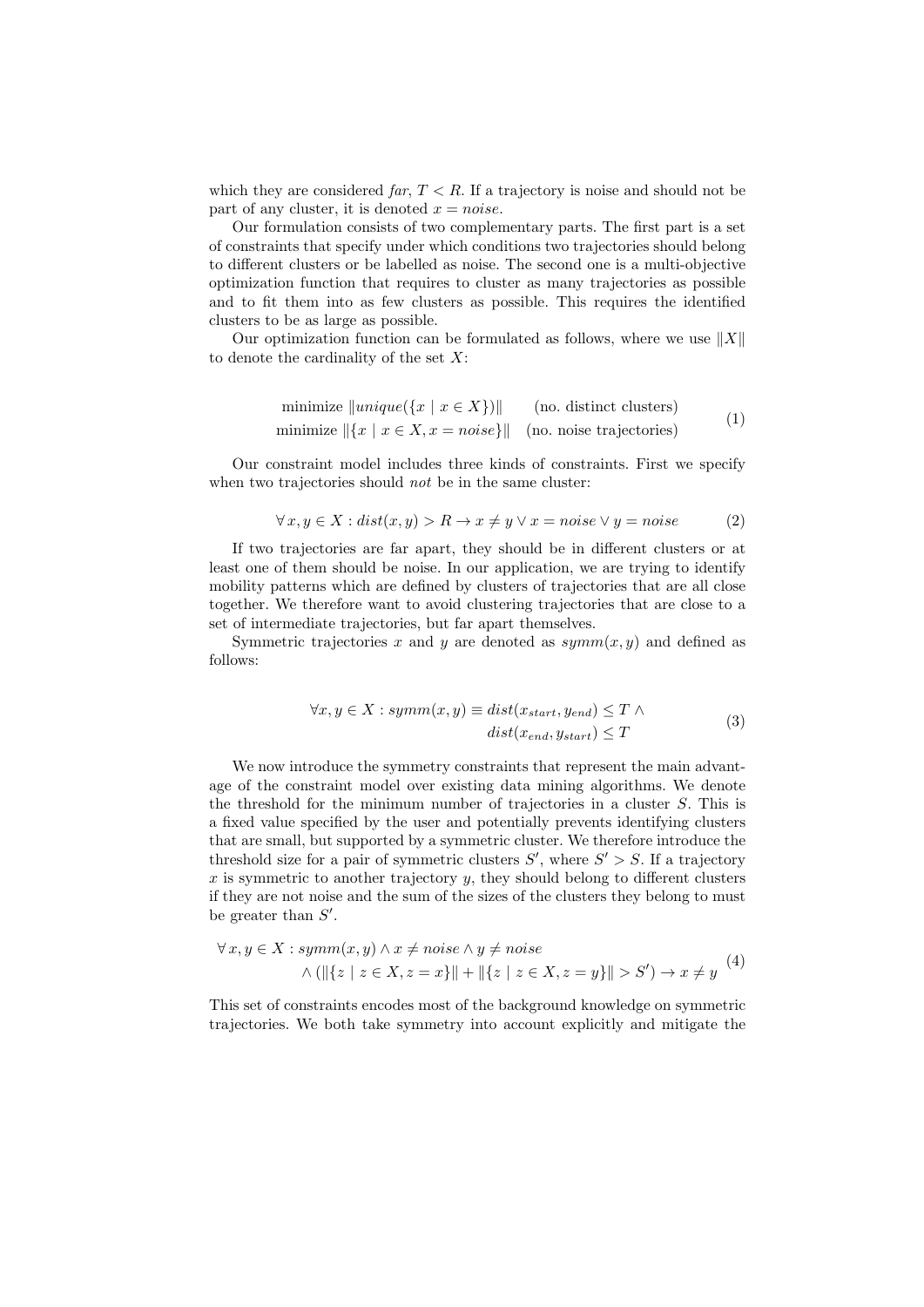drawbacks of having a fixed minimum cluster size. The fixed threshold *S* is the only means of separating signal from noise in the data mining application. In the constraint model, we can relax this requirement in the presence of symmetric clusters – if a symmetric pattern is identified, we require the sum of the cluster sizes to be greater than the threshold for a pair of symmetric clusters, which is greater than the threshold for a single cluster.

If, on the other hand, there is no trajectory that is symmetric to  $x$ , then  $x$ is either noise or the size of the cluster that it is assigned to is greater than the threshold *S* for the size of a single cluster.

$$
\forall x \in X : \|\{y \mid y \in X, \text{symm}(x, y)\}\| = 0 \to
$$
  

$$
x = \text{noise} \lor (x \neq \text{noise} \land \|\{z \mid z \in X, z = x\}\| > S)
$$

$$
(5)
$$

These constraints describe the requirements we place on trajectories to be part of clusters as well as considering the relation between clusters by taking the symmetry into account. We do not rely on any special constraints or esoteric constructs – our model is generic and can be implemented and solved with almost any constraint solver. In contrast, the data mining algorithm requires a specialised implementation that, while being able to leverage existing work, needs considerable efforts.

### **4 Model Implementation**

We implemented the constraint model described above in the Minion constraint solver [3]. Minion is a general-purpose constraint solver. Our choice of solver was motivated by nothing but the authors' familiarity with this particular solver and its free availability.

#### **4.1 Minion Model**

Our Minion model is an almost direct translation of the model presented in the previous section. For each trajectory, we add one variable whose domain values represent the clusters the trajectory can be assigned to. We also add the dual representation where each cluster is represented by an array of Booleans, one for each trajectory. If a particular trajectory is in a particular cluster, the corresponding Boolean value is set to 1, else 0. We also add the channelling constraints between the one-variable-per-trajectory and the one-array-per-cluster representations. We require the dual representation to be able to post constraints on cluster sizes.

The noise trajectories are assigned to a special cluster that is represented by the value 0 in the domains of the trajectory variables. Modelling noise this way allows us to treat it in the same way as other clusters.

The Minion input language is flat and does not support quantifications over the variables. We therefore instantiate the free variables in Equations 2 to 5 and add constraints for each grounding. Note that the left hand side (before the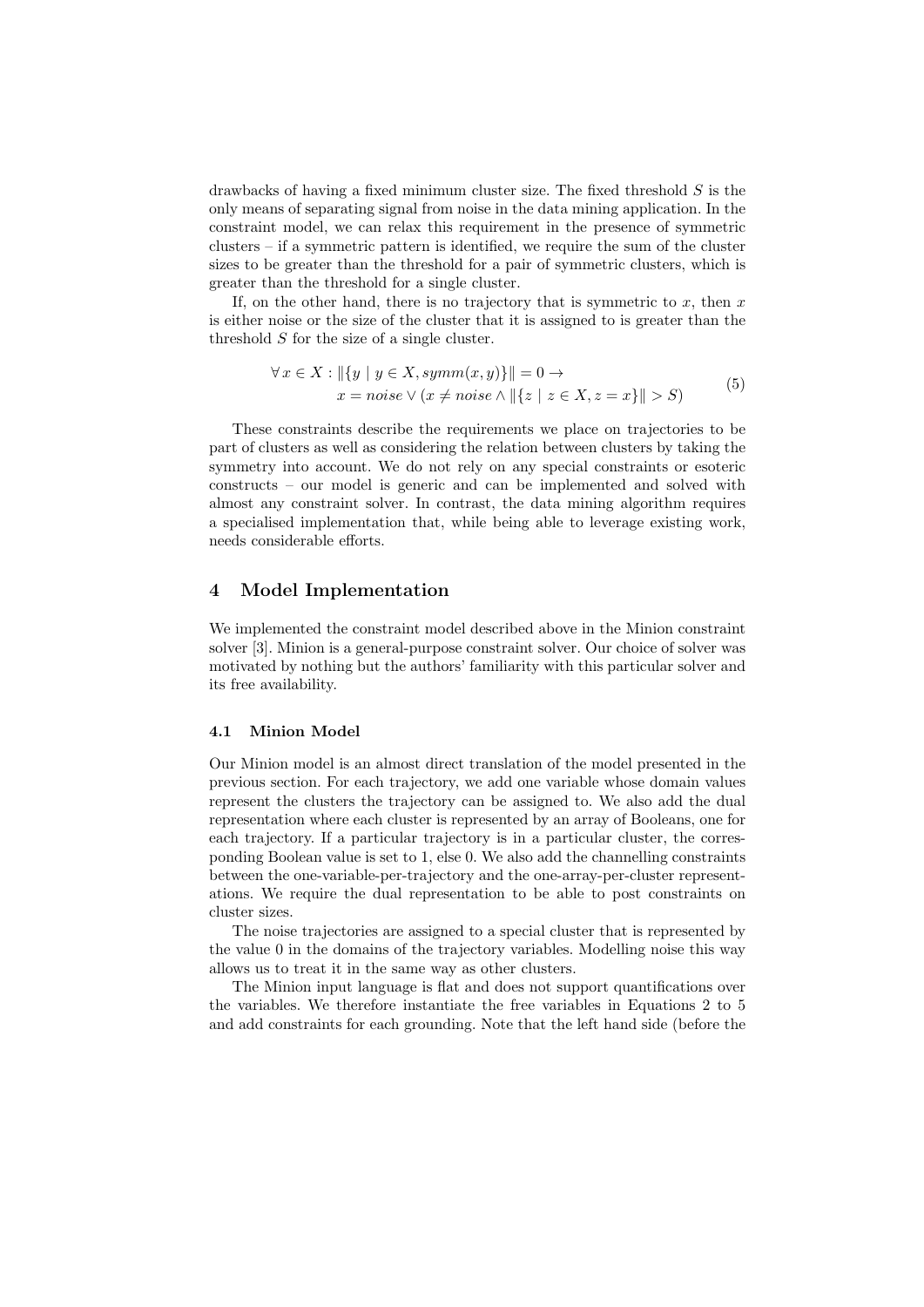implication) in all of these equations except 4 can be computed statically before solving the problem as it only depends on the trajectory data. We add constraints corresponding to the right hand side of the implications to the Minion model only if the left hand side is true. This preprocessing step helps to reduce the size of the Minion model, which is potentially very large because of the nested quantifications.

The implication on the right hand side of Equation 4 is modelled with the help of auxiliary variables that represent the left hand side of the implication being true. We need auxiliary variables here because Minion does not support implications between constraints, but only between a constraint and a variable. All variables and constraints are treated the same way by Minion and arc consistency is enforced during search. We use Minion's default parameters.

The thresholds *T*, *R*, *S* and *S ′* are specified by the user. In the experiments section we will see the effect of these parameters on the results.

#### **4.2 Optimising the Clustering**

The optimisation objective of mobility profile mining is to cluster as many trajectories as possible, subject to the constraints, while minimising the overall number of clusters. We cannot easily express this multi-objective optimisation in our Minion model, but it turns out that we do not have to. We instead solve the simpler satisfaction problem that is defined as follows. Given a number of clusters, we assign values to trajectory variables in a descending manner. That is, we start with the highest cluster and assign a trajectory to the noise cluster (value 0) only if all other possibilities have been exhausted. This ensures that as many trajectories as possible are clustered as non-noise. In Minion, we simply specify a descending value ordering for the search.

We now minimise the number of clusters as follows. We start by specifying only two clusters in addition to the noise cluster. If the constraint satisfaction problem (CSP) has a solution, we have found our clustering. If there are more symmetric trajectories that need to be in different non-noise clusters however, this first CSP will have no solution. In this case, we increase the number of clusters by one, generate a new CSP and try to solve it. This way, we identify the solution with minimum number of clusters.

In practice, the number of clusters is usually small. The number of routine trips an individual makes that we have observed empirically was fewer than five in most cases, such that our method is likely to find the solution after only a few iterations.

#### **4.3 Scalability**

The main reason why data mining and machine learning applications use specialised approximate algorithms instead of complete optimisation approaches such as constraint programming is the scalability of such methods. Approximate methods are almost always orders of magnitude faster than corresponding complete methods while delivering solutions of similar quality.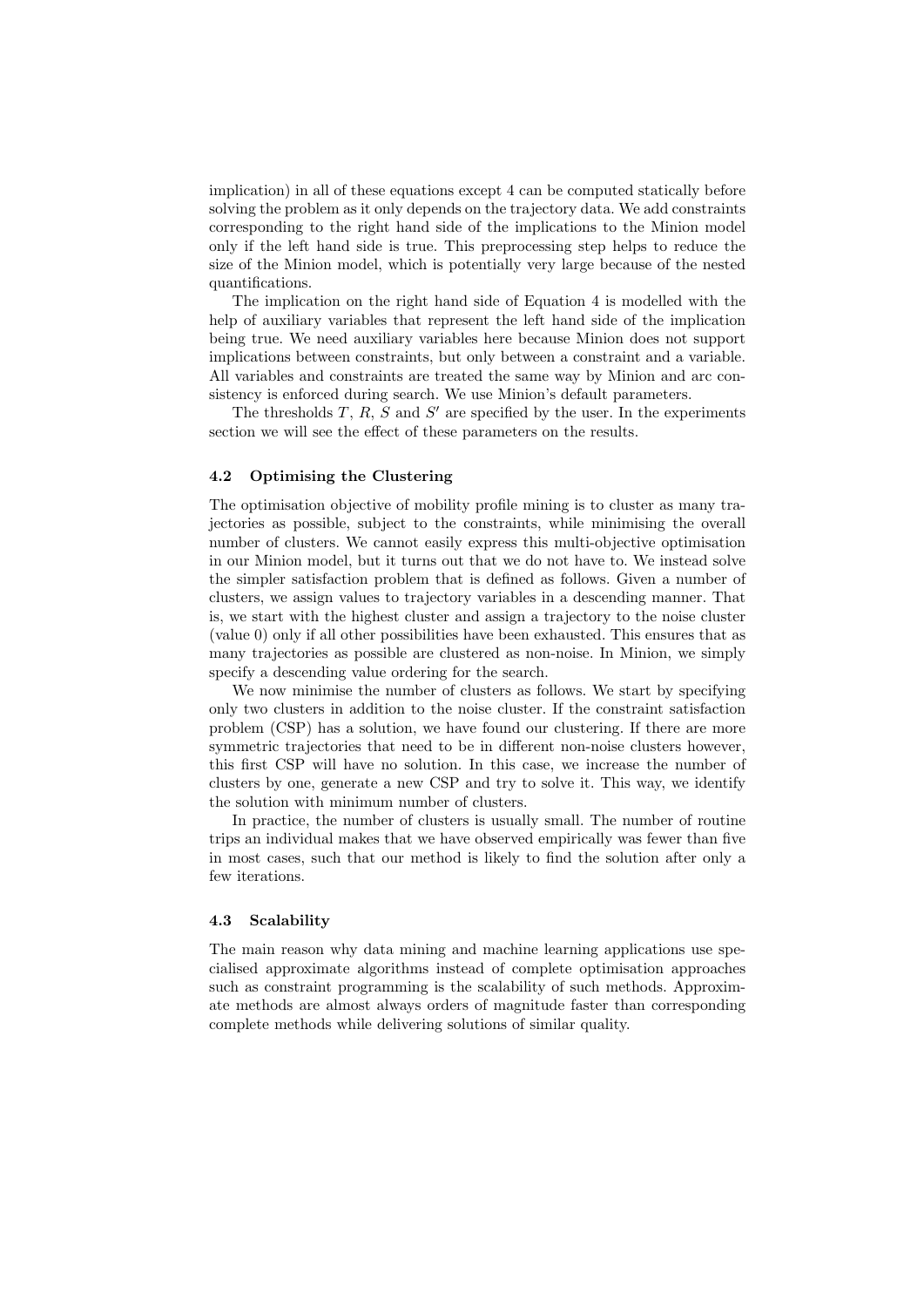While scalability is a concern for our application as well, it is not an issue in practice, due to the high modularity of the problem: indeed, each user can be analyzed separately, making the complexity of the problem linear in the number of users. The critical factor is, instead, the number of trajectories of a single user. However, the vast majority of individuals have a relatively low number of trips (in the dataset used for our experiments, which covers a time span of 5 weeks, most users have fewer than 100 trajectories), and therefore the constraint models can be solved in reasonable time. Our application is not time-critical, but puts the main emphasis on the quality of the solutions. We are happy to spend more time solving the problem as long as we get a better quality result.

The main factor that contributes to the size of the CSP apart from the number of trajectories is the number of clusters. Each additional cluster increases the size of the domains of the trajectory variables, requires an additional array of Boolean values and additional constraints to account for the possibility of a trajectory being assigned to that cluster. The iterative approach for setting the number of clusters described above keeps the size of the CSP as small as possible while not compromising on the quality of the solution.

We have found that this approach has a very significant impact on the efficiency with which we can solve this clustering problem. Often, increasing the number of clusters beyond the optimal number increases the solve time of the model by orders of magnitude.

## **5 Experimental Evaluation**

We evaluated the quality of the clusters that the constraint model finds on real-world trajectories collected in Italy. We will show how our constraint model improves on the existing solution for extracting mobility profiles, thus evaluating the impact of taking symmetric clusters into account on the results. We briefly describe the dataset used in the experiments, then summarize the results, and finally show an example of profiles found on a single user with the different approaches.

#### **5.1 Dataset**

Our dataset contains the trajectories of the cars of 150 users living around the city of Pisa, Italy, collected over a period of 5 weeks (Figure 2). We cannot make the actual data available because of privacy reasons; an anonymized version is available at http://www.cs.ubc.ca/~larsko/downloads/cp2015\_ anonymized\_dataset.tar.gz.

The users were selected in such a way to have a good representation of different mobility complexities, i.e. different numbers of trajectories. In our stratified sample, the number of trajectories per user roughly follows a uniform distribution that ranges from 1 to 100 (see Figure 3).

Experiments were carried out adopting a spatio-temporal distance  $dist(x, y)$ between two points that is computed as the standard Euclidean distance between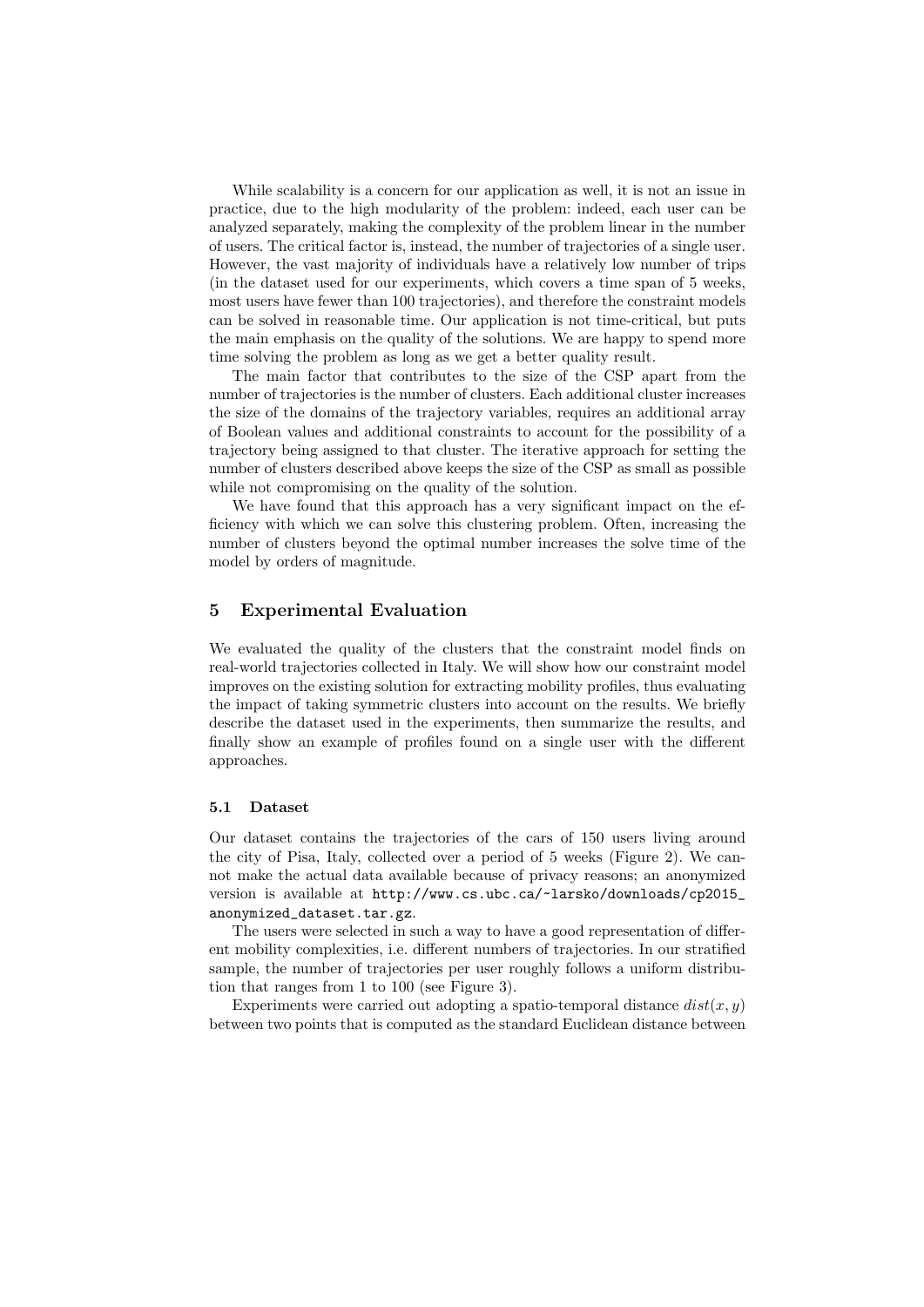

**Figure 2.** Dataset of trajectories used in the experiments, containing 150 users centered around Pisa, Italy.



**Figure 3.** Distribution of number of trajectories per user used in the experiments (blue bars) vs. distribution of original dataset (green line).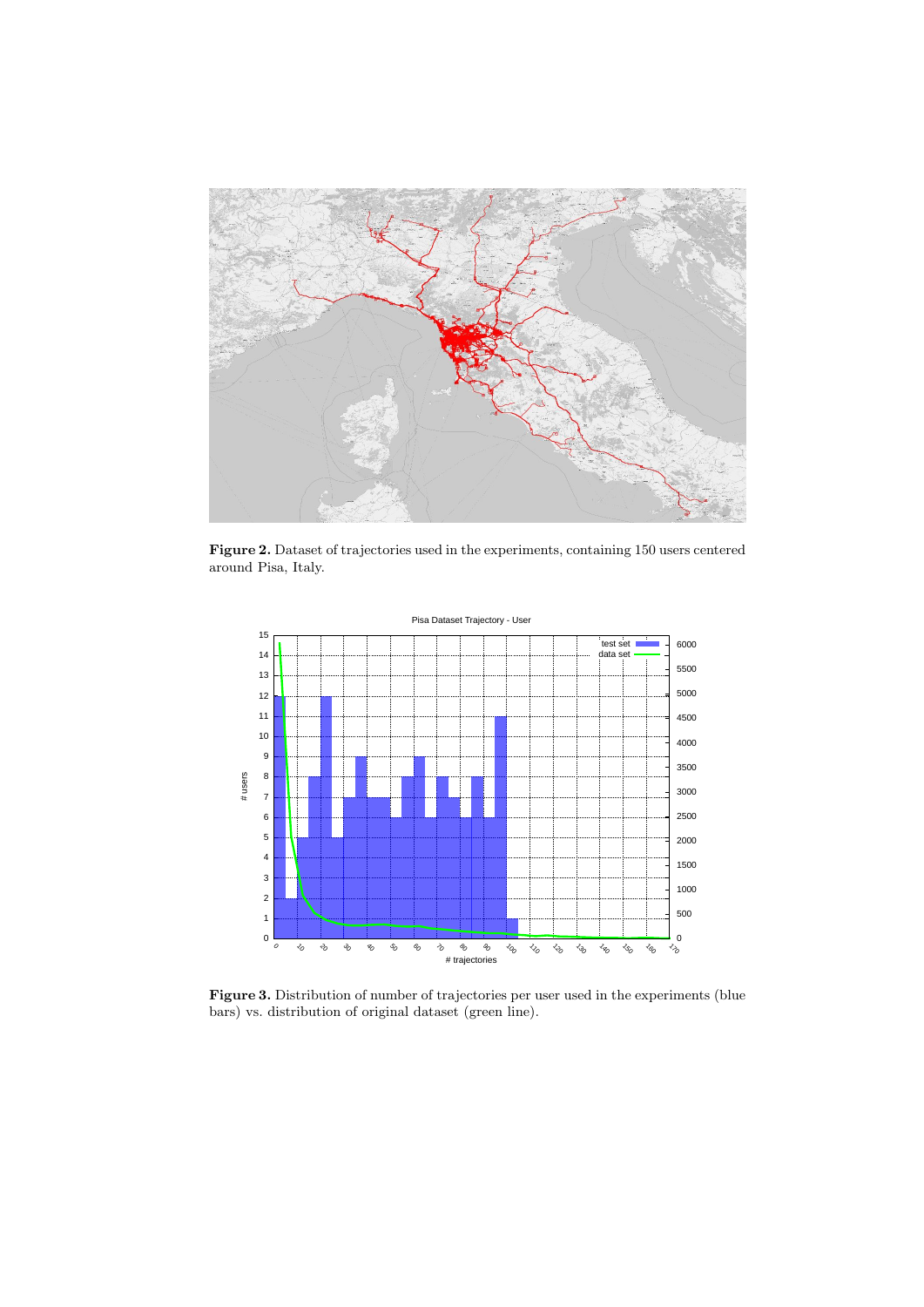the spatial components of  $x$  and  $y$  if their temporal gap is less than a threshold  $\tau = 1$ *hr*, and  $\infty$  otherwise. Therefore, we used the following ranges of values for parameters *S* (the minimum number of trajectories in a cluster) and *T* (the distance threshold between trajectories, expressed in meters):  $S \in \{3, 4, 5, 6\}$ ,  $T \in \{100, 200, 300, 400, 500\}$ . Moreover, the parameters  $S'$  (the threshold for the combined size of two symmetric clusters) and *R* (the maximum distance between trajectories in a cluster) are set as functions of *S* and *T*, respectively:  $S' = 1.5 \cdot S$ ,  $R = 3 \cdot T$ . The coefficients used to compute  $S'$  and R have been chosen empirically through a set of preliminary experiments over the dataset. Different datasets may exhibit different properties and a recalibration of these values may be required.

Computation over a medium-low-end desktop machine (i3 CPU at 3GHz, with 4GB RAM, running Ubuntu 12) took an overall time below 15 minutes. In particular, single users with 20 or less trajectories (which are the most common in the original dataset) are dealt with in less than one second, while those with 50 to 100 trajectories (less common, yet over-represented in our sample set, to evaluate their impact) took up to 15 seconds each.

#### **5.2 Evaluation of Results**

The main advantage of our constraint model over previous approaches is that it allows to take symmetric clusters into account. Without the constraints that do this, we should achieve results that are equivalent to the data mining solution proposed in [8]. However, the constraint model should find an optimal solution instead of a heuristic one.

In our first set of experiments, we compare both approaches without taking symmetric clusters into account to get a baseline for the performance of our new approach. This also allows to evaluate the impact of taking the symmetric clusters into account later.

Figures 4 and 5 show a comparison of the two approaches for the different parameter values (*S* and *T*) in terms of the number of non-noise trajectories (Figure 4) and of number of clusters found (Figure 5).

Both the number of non-noise trajectories and clusters increases as we relax the constraints, i.e. allow fewer trajectories that are further apart in a cluster. This is true for both the data mining and the CP approach. In general, both the number of non-noise trajectories and clusters is larger for the CP approach, in some cases significantly so. For example, the number of clusters for  $S = 3$  that the CP approach finds is almost twice the number the data mining approach finds. As *S* is increased, the difference becomes smaller. The reason for this phenomenon is that the data mining approach partitions the set of trajectories into clusters through a heuristics that considers the distribution of data only locally, and therefore can create small clusters that are later discarded, as shown in the example of Figure 1. This kind of situations are avoided by the CP approach, which instead considers the assignment of trajectories to clusters from a global viewpoint.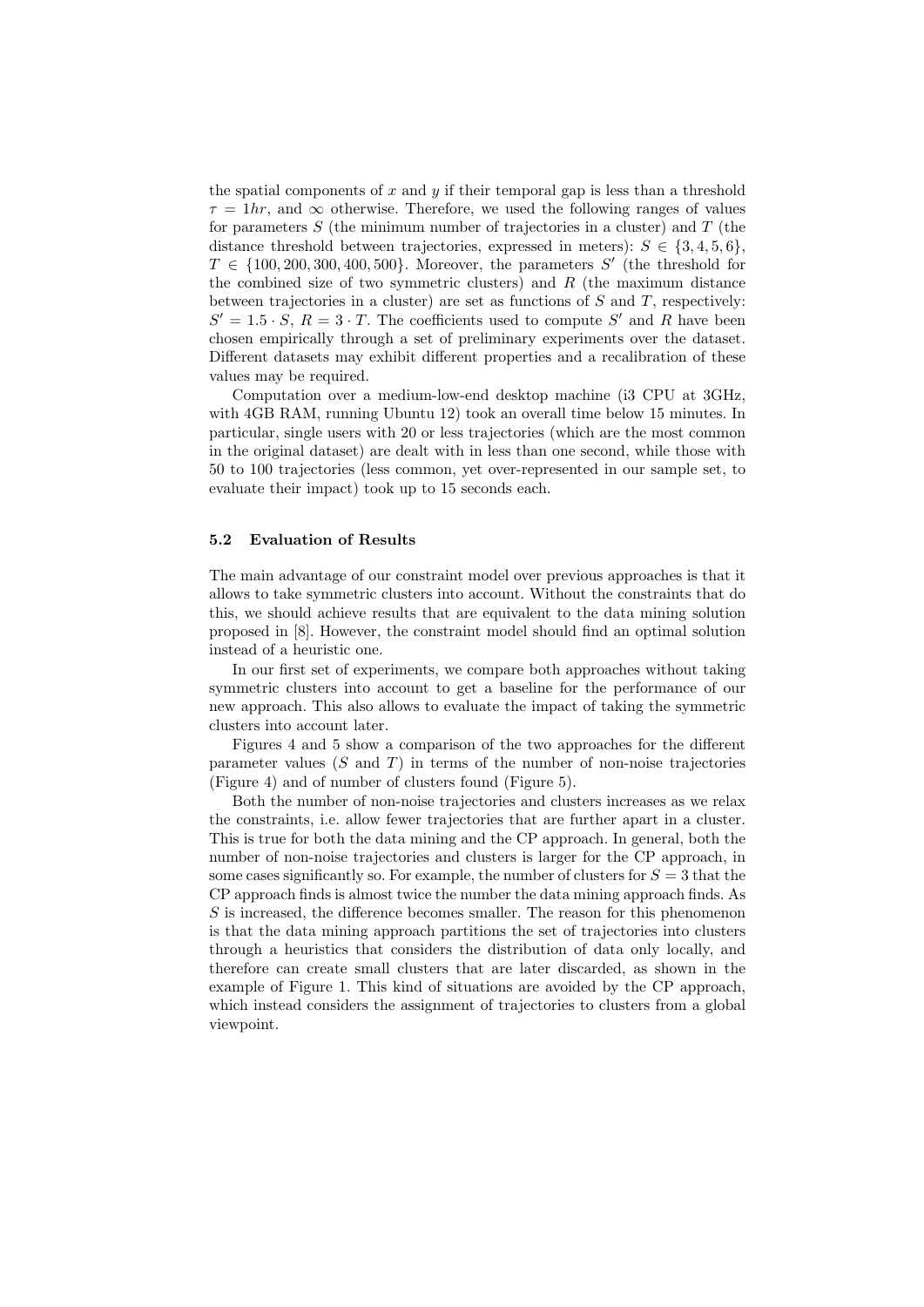

**Figure 4.** Number of clustered trajectories found by the data mining approach (*dm*) and the constraint model without symmetry constraints (*CPnosym*) for different distance threshold and cluster size values *T* and *S*.

In our second set of experiments, we focus on evaluating the impact of taking symmetric clusters into account. We adopt two measures for comparing the complete constraint model with all constraints to the one that does not take symmetric clusters into account as above.

**–** the *trajectory coverage* of method A over method B, defined as:

$$
tr\_cov(A, B) = \frac{\|\{x \mid x \in X_A, x \neq noise\} \cap \{x \mid x \in X_B, x \neq noise\}\|}{\|\{x \mid x \in X_B, x \neq noise\}\|} \tag{6}
$$

where  $X_A$  (resp.  $X_B$ ) represents the overall set of clustered trajectories obtained with method A (resp. B). When A completely covers B,  $tr\_cov(A, B)$  = 1.

**–** the *cluster coverage* of method A over method B, defined as:

$$
cl.cov(A, B) = \frac{\sum_{u \in U} (C_u \cdot cl\_cov_u(A, B))}{\sum_{u \in U} C_u} \tag{7}
$$

where  $U$  is the set of users and  $C_u$  the number of clusters found by A for user *u*. Function  $cl_{\mathcal{L}ov_u}(A, B)$ , in turn, is computed over each user *u* as the average trajectory coverage of each cluster of *u* found by A w.r.t. those found by B. The matching between clusters is performed by taking the best match, i.e. maximizing the *trajectory coverage* limited to the two clusters compared.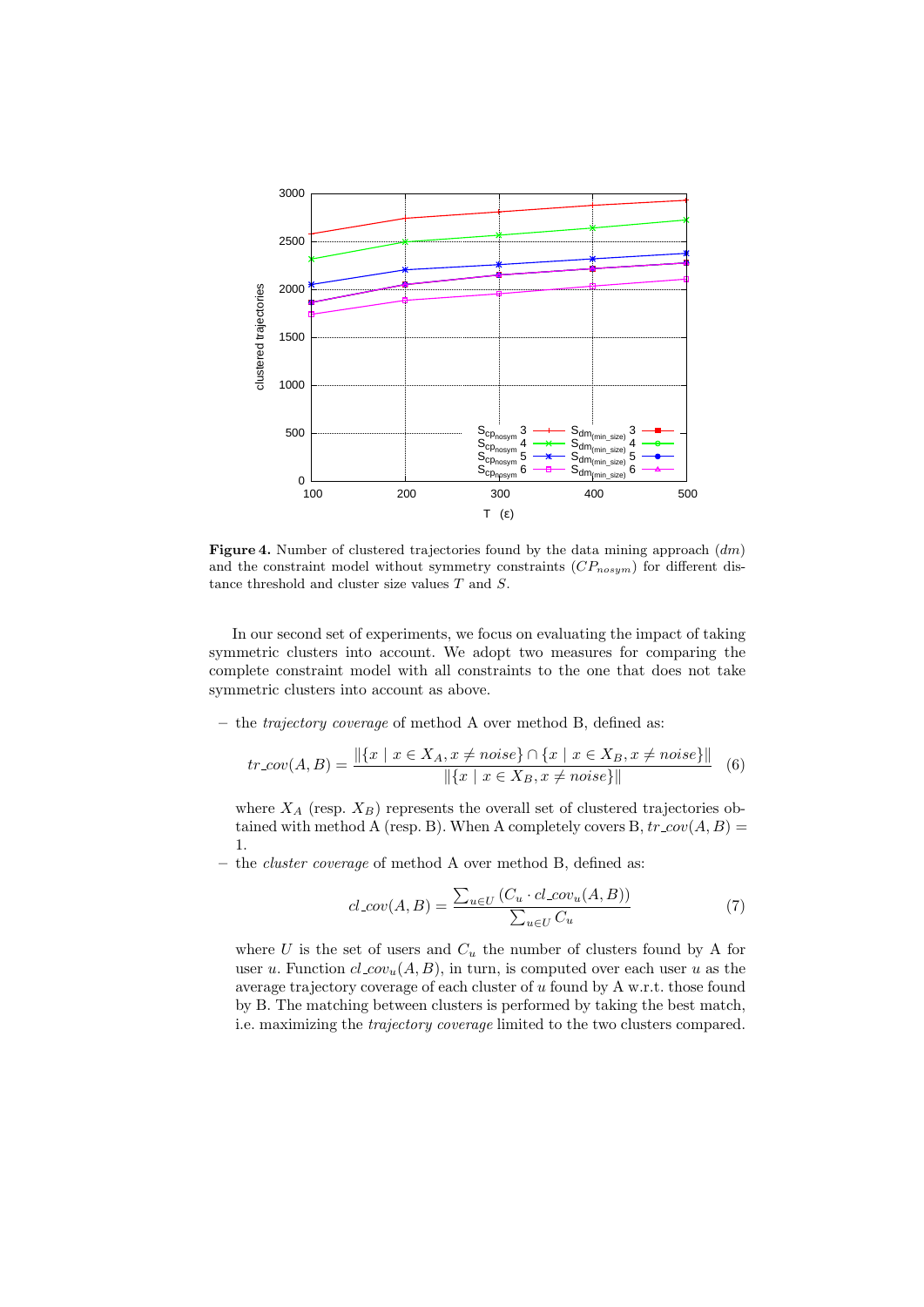

**Figure 5.** Number of clusters found by the data mining approach (*dm*) and the constraint model without symmetry constraints (*CPnosym*) for different distance threshold and cluster size values *T* and *S*.

Clusters left unpaired are assigned to an empty set. When A completely covers B,  $cl_{cov}(A, B) = 1$ .

While the trajectory coverage compares the overall ability to recognize systematic trips, the cluster coverage looks at how much each single cluster is discovered by the other method. Figures 6 and 7 report the results obtained on our dataset. Lines labelled with *SCPsym* represent the coverages of the model with symmetry constraint (*CPsym*) over that without symmetry (*CPnosym*), and *SCPnosym* the opposite.

The plots clearly show that the model that takes symmetric trajectories into account completely covers the other one, both in global terms of trajectory coverage (Figure 6) and in terms of (the more precise) cluster coverage (Figure 7), since the corresponding values are always very close to 1. The model that does not take symmetric trajectories into account on the other hand loses at least 50% of trajectories and 70% of cluster coverage. These results are consistent across the range of values for *S* and *T* that we consider here, with little variation.

Our results show that considering the symmetry of clusters has a large impact on results. We are able to cluster a lot more trajectories that were mistakenly identified as noise before, allowing to recover several *backward* trips that would otherwise not be recognized as routines.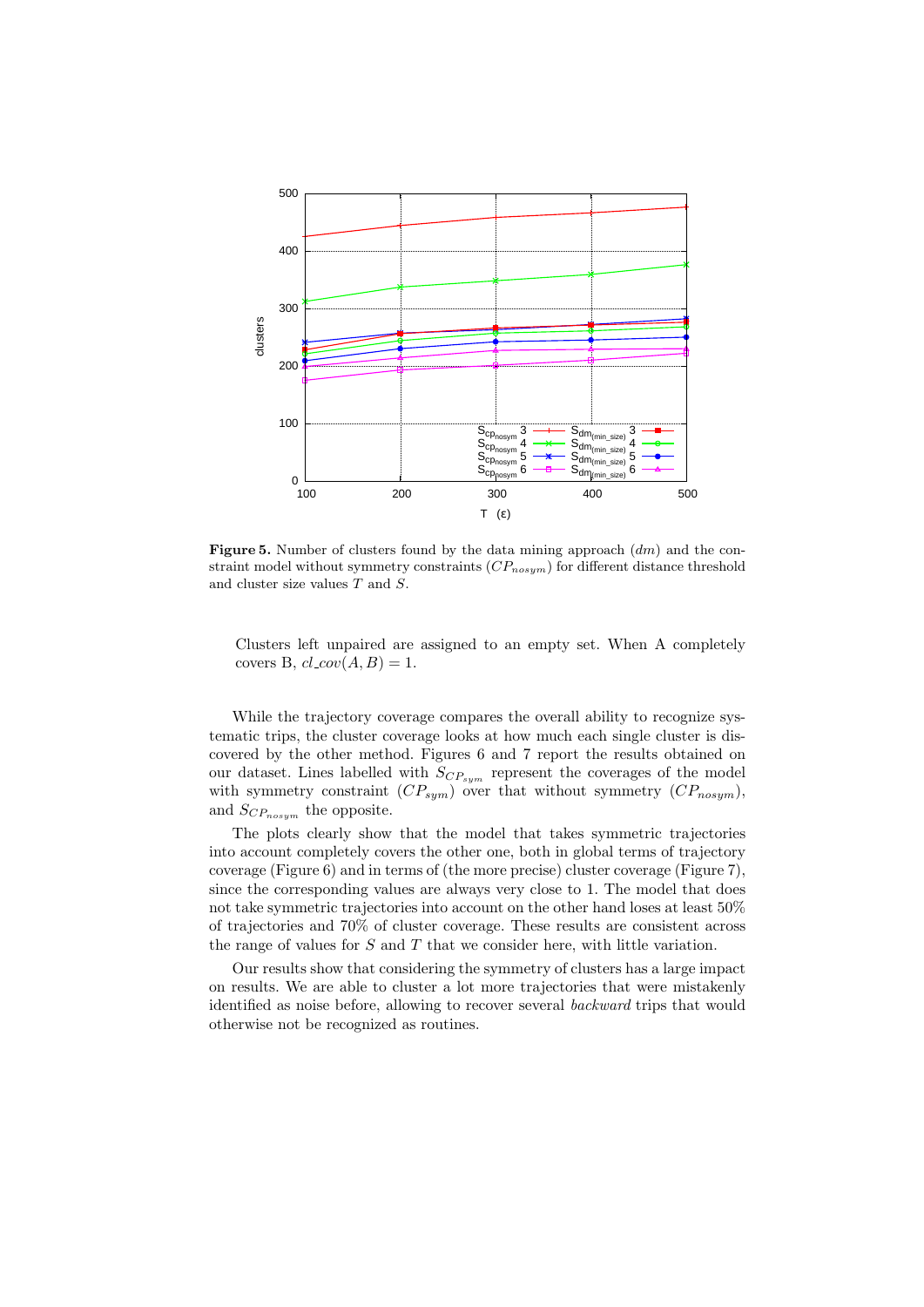

**Figure 6.** Trajectory coverage for constraint models with symmetry constraint (*CPsym*) and without (*CPsym*) for different distance threshold and cluster size values *T* and *S*.



**Figure 7.** Cluster coverage for constraint models with symmetry constraint (*CPsym*) and without  $(CP_{sym})$  for different distance threshold and cluster size values  $\hat{T}$  and  $\hat{S}$ .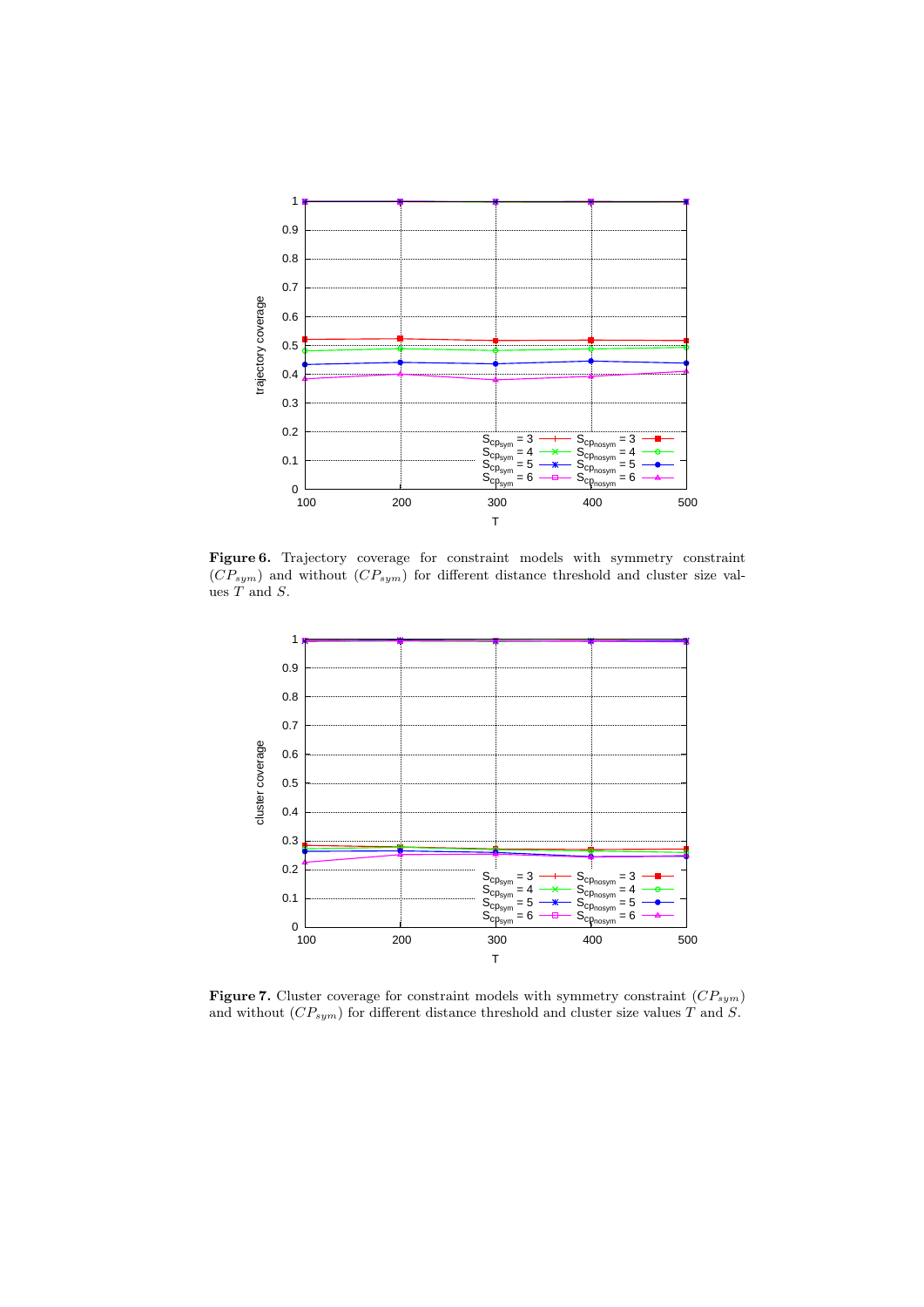#### **5.3 Qualitative Evaluation**

The quality of the clustering is more difficult to assess, as there are no automated means to determine whether a set of clusters "makes sense". In practice, clusterings are evaluated through assessment by a human expert. We obviously cannot do this for all of the users we consider in this paper and consider the clusters for a single user as an example here.

While not all users have symmetric trajectories, the following example demonstrates the motivation of our approach and the case that is difficult to solve for specialised data mining methods. A clustering example that shows the benefit of the constraint model is presented in Figure 8. The image was obtained by using  $T = 100$  and  $S = 6$ .

The red and the blue trajectories represent symmetric parts of the same routine. However, there are fewer red than blue trajectories; in particular the number of red trajectories is smaller than the threshold *S*. If the symmetry is not taken into account, only the blue trajectories are clustered, whereas the red ones are discarded as noise. The CP approach that does consider symmetry identifies the red trajectories correctly as a non-noise cluster.



Figure 8. Trajectory clusters found on a sample user (best seen in colors).

For the eastward journey, our user mainly follows the blue routine, but for the return journey he/she often changes path, either for traffic reasons or for personal needs, and the red trajectories represent the most frequent choice. The figure clearly shows the benefit of being able to take symmetric trajectories into account. Indeed, there are only three trajectories in the red cluster, which has been discarded as noise by the other method.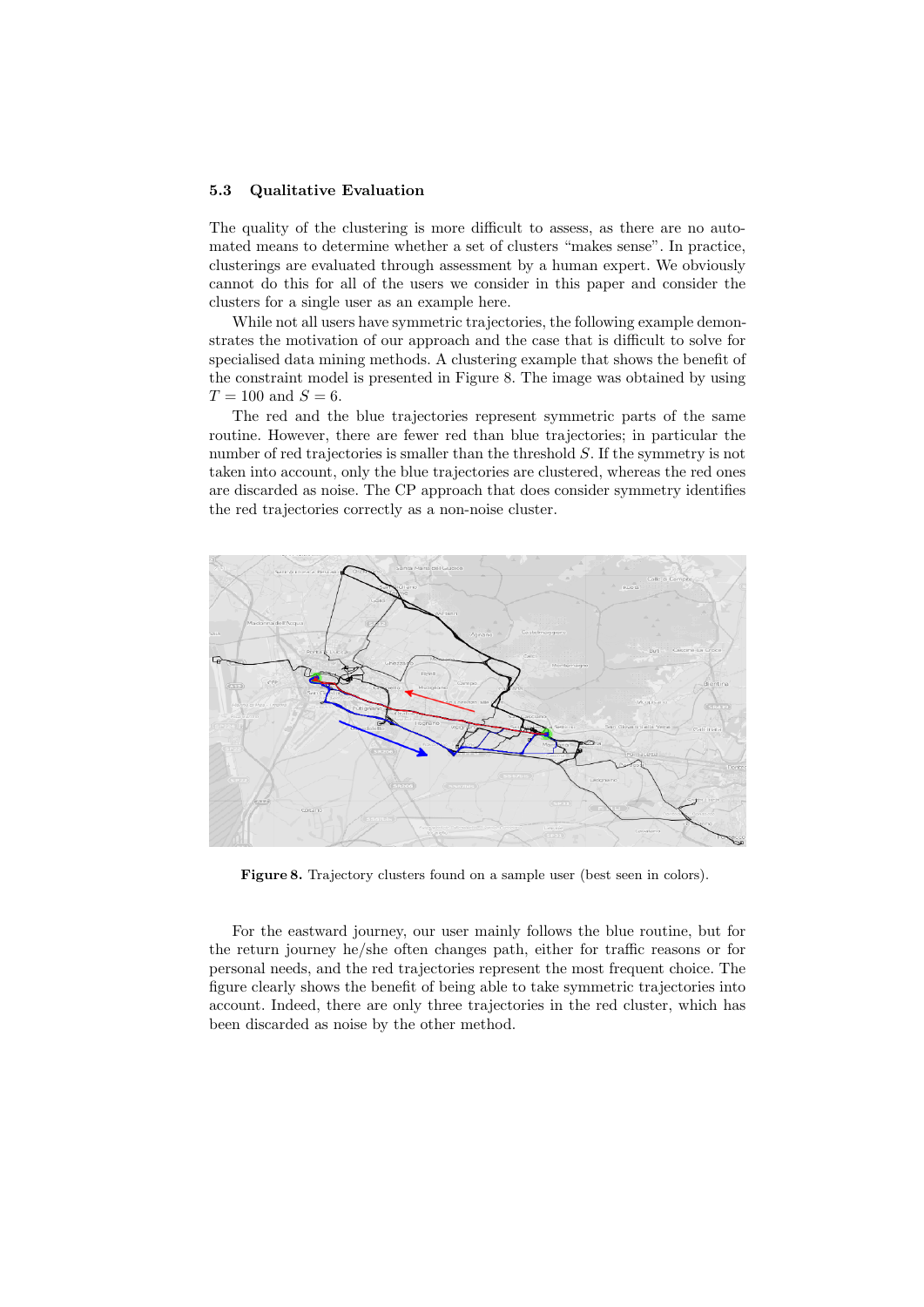Lowering *S* to 3 would have clustered the red trajectories as non-noise, but at the same time erroneously identified a number of additional clusters that are in fact noise for our purposes. Therefore, the model that does not consider symmetric trajectories (as well as the specialised data mining algorithm discussed above) could not have identified the same set of clusters for this user.

### **6 Conclusion and Future Work**

We have presented a constraint programming formulation of the problem of mining mobility profiles from GPS trajectories. This is an important research direction with many real-world applications that, to date, has been the domain of specialised data mining algorithms. We have described the drawbacks of these specialised algorithms and how they are alleviated with constraint programming.

The implementation of our model and its experimental evaluation on realworld data showed that the model stands up to its promise and delivers clusterings of a higher quality than those that the previously-used specialised data mining algorithms achieve. In particular, we are able to identify a much larger number of non-noise trajectories and clusters. The experiments further demonstrate that it is feasible to use complete optimisation methods for this problem.

The main benefit of constraint programming over similar technologies for this application is the succinct representation of the model. In particular SAT models would be much larger to accommodate the potentially large domains encoding the possible cluster assignments. Similarly, ILP formulations would be more complex because of nested constructs.

There are several avenues for future work. We did not add any symmetrybreaking constraints to our model even though symmetries occur – for example in the numbering of the clusters. Formulating and adding symmetry-breaking constraints may increase the scalability of our approach further.

On the data mining side, there are additional problem characteristics that are not taken into account in our current model. The day that particular trips were taken for example is not considered, but it would be beneficial to do so. We could for instance boost symmetric trajectories that occur on the same day, as they are more likely to represent a recurring activity.

There are many additional extensions to the model presented in this paper. Even our relatively basic formulation shows the promise of the approach by delivering results of a higher quality than specialised approaches while being easier to maintain and modify.

#### **Acknowledgements**

This work was supported by the European Commission as part of the "ICON - Inductive Constraint Programming" project (contract number FP7-284715). The Insight Centre for Data Analytics is supported by Science Foundation Ireland under grant number SFI/12/RC/2289. We thank the anonymous reviewers for their helpful feedback.